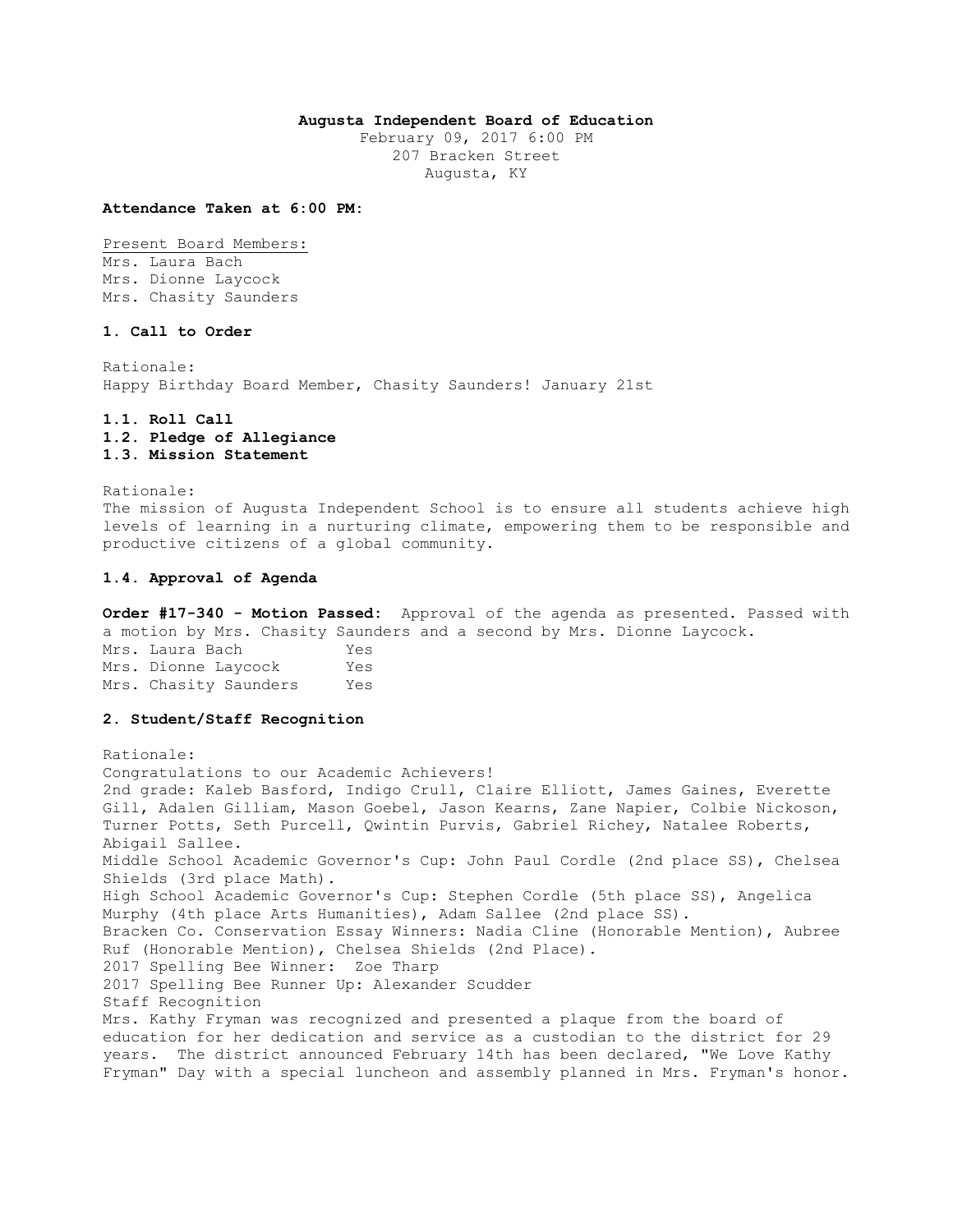## **2.1. \*BREAK**

### **3. Communications**

#### **3.1. Principal's Report/Student Achievement**

Rationale:

Mr. Robin Kelsch, Principal of Augusta Independent School reported results from the 2016 Kindergarten Readiness Screener showed significant improvement compared to the previous year's results on the Brigance readiness assessment. In 2015, the percentage of incoming kindergarten students' ready for kindergarten was 27.8% and the 2016 results indicated 91.7% were ready. He stated a committee developed a Kindergarten Readiness Action Plan the previous year and those efforts resulted in significant gains. Mr. Kelsch informed the board members of College/Career Readiness progress and stated almost half of the seniors will be taking a KOSSA or Industry Certificate exam in the spring to determine career readiness.

### **3.2. Superintendent's Report**

Rationale:

Superintendent, Lisa McCane stated the district submitted Read to Achieve and 21st Century Learning Community Century grants and will be given award notifications sometime in the spring.

The board learned several education bills are being considered during the General Assembly's spring session with particular interests in the Inter-District Student Transfer or open enrollment proposal presented by the Education Secretary, Hal Heiner. Superintendent McCane stated charter school legislation was being considered, but favored the open enrollment option which would end nonresident rules and allow SEEK and federal funding to follow students. She stated this would greatly benefit the district and efforts were being made to advocate for such legislation.

The district is participating in a state-wide campaign, #loveKYschools initiated by KEDC to promote the accomplishments of Kentucky school districts. Superintendent McCane presented pictures of Cradle School, a Drama Club Performance of, "Robin Hood....Sort of," and the Senior to Sophomore Program that were submitted on behalf of the district for the campaign. Superintendent McCane stated that in accordance with board policy, a K-9 search

was conducted on 01/18/17 in collaboration with the City of Augusta Police Dept. and Maysville Police Dept. She stated the purpose was not to be punitive, but proactive and preventative to ensure our school was safe and a drug free environment.

Board members were informed of a collaborative effort between the A.I.S.D. & City of Augusta to develop a Train Derailment Emergency Plan. Superintendent McCane stated the district's current Emergency Plans do not include a train derailment emergency plan and this was vital planning for both the district and city. She stated they had met with city officials already and planning was underway.

Superintendent McCane stated the Augusta Independent Educational Foundation Inc. were meeting on 2/15/17, board seat interviews would be conducted by KDE on 2/21/17 and the board anticipates two new members in place before the March meeting, and the KSBA winter conference was set for  $2/24-2/26$ . Furthermore, board members will participate in required training in-district in June and September (Recallable Nickel, Superintendent Evaluation, and Ethics).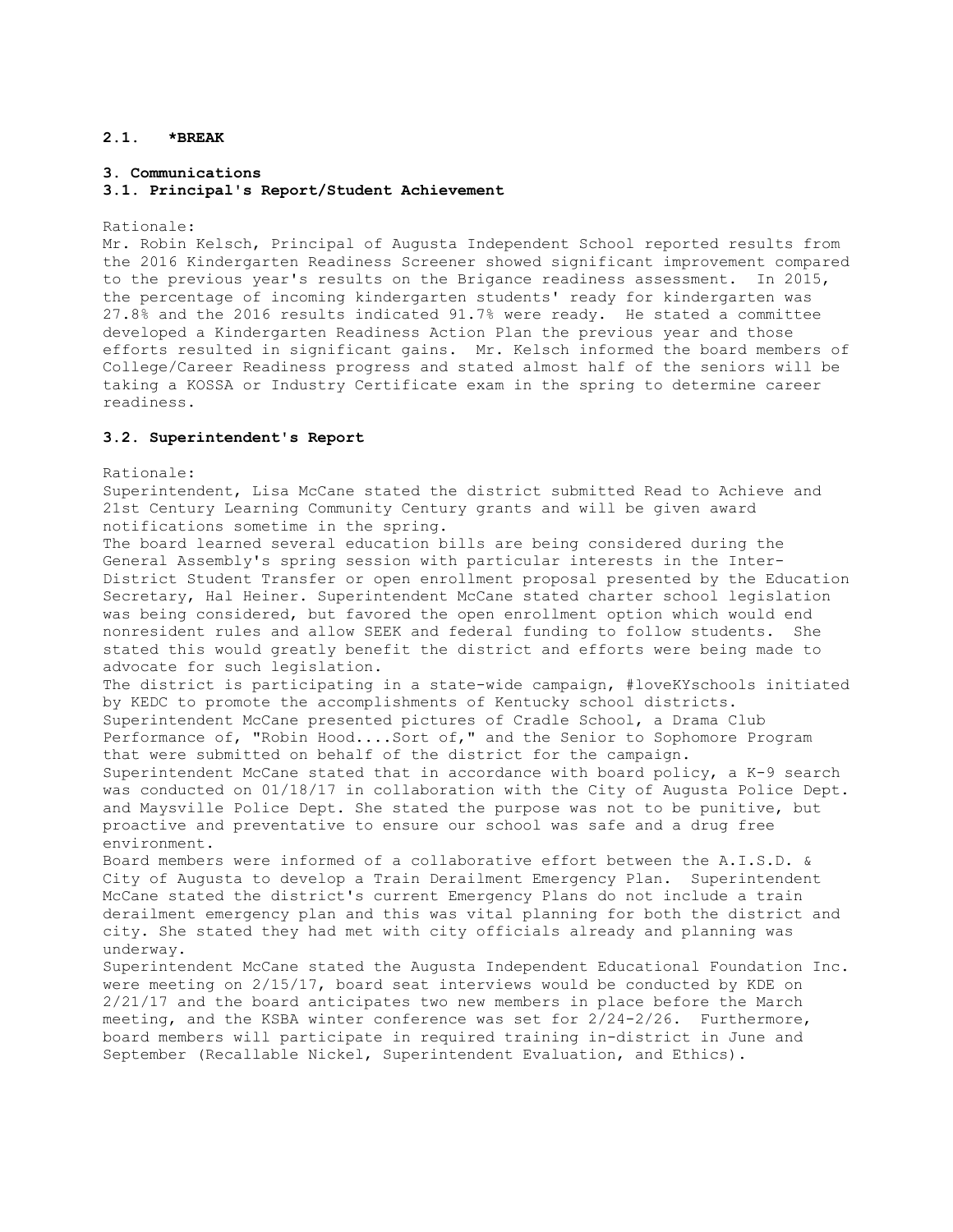## **3.3. Personnel**

Rationale: Classified Hire Lacy Johnson: Custodial/Food Service Departments (Full-time) Classified Resignation Cecilia Fite: Food Service Staff (Effective last day of school) Certified Substitute Hire Jaimee Sallee

## **3.4. Attendance/Enrollment**

Rationale: Enrollment P-12: 302 Enrollment K-12: 281 December Attendance: 94.5 % Overall Attendance: 95.75%

### **3.5. Citizens 3.6. Board Members**

# **4. Business Action/Discussion Items 4.1. Approve Monthly Budget Report**

### Rationale:

General Fund

Finance Director, Tim Litteral reported General Fund Revenue receipts through January totaled over \$1,034,000. SEEK funding accounted for over \$720,000. The district generated approximately \$214,000 in property taxes, over \$65,000 in utility taxes, \$12,400 in motor vehicle taxes, \$1,500 in PSC taxes, and \$1,300 in delinquent property taxes. Tuition generated \$2,500, while \$6,300 has been received in Medicaid reimbursement. The Fitness Center has collected over \$1,600 in dues, while \$2,100 in miscellaneous revenue has been received and \$2,600 has been received for bus rental. Expenditures through seven months were \$903,000, about \$27,000 less than through the same period last year. Receipts exceeded expenditures by about \$131,000 through January. School Budget: The school's budget is \$19,750. Approximately \$10,500 has been spent, with another \$500 obligated. Copying and printing costs totaled \$4,800, general supply expenses totaled \$2,300, and technology supplies totaled \$1,300, while dues and fees accounted for \$1,300. Maintenance Budget: Expenses totaled \$136,000 through January. Expenses included nearly \$42,000 on salaries and benefits, \$41,500 on utilities and services, \$29,400 for property insurance, \$15,000 on repairs and professional services, \$6,600 on general supplies, and \$1,500 on equipment. 54% of the maintenance budget has been utilized. Transportation Budget: Through January, costs were at approximately \$48,400. \$26,600 was expended on salaries and benefits, \$5,200 was expended on fleet insurance, \$6,600 on repair parts, and \$5,100 on diesel fuel, \$4,000 on repairs and maintenance, and \$800 on supplies/services/fees. 48% of the transportation budget has been utilized. Special Revenue Fund Grant funding is on target with regards to the budget for current year grants. Food Service Fund Food service receipts totaled approximately \$93,300 through January. \$80,600 was received for federal program reimbursement, while \$12,700 was from local revenue sources. Expenditures through January totaled \$98,000. \$56,200 was expended on food and supplies, \$40,600 was for salaries and benefits, and \$1,300 for rental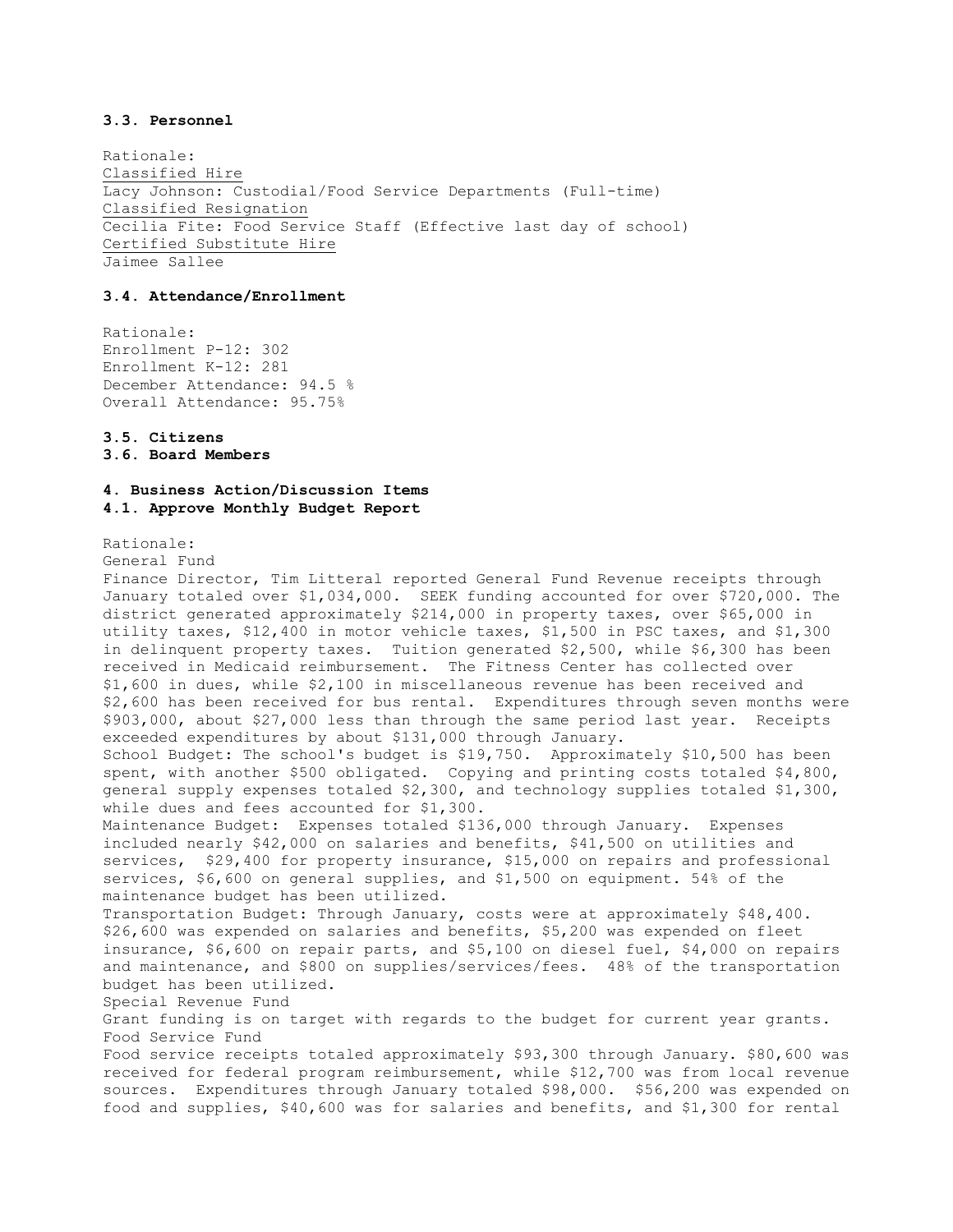equipment. Through January, expenditures were about \$4,300 more than through the same period last year. The food service balance was -\$4,884. Superintendent McCane stated the district is monitoring the food service fund closely and taking steps to break even by the end of the fiscal year. Furthermore, the current CEP reimbursement is based on last year's enrollment at 78% and estimated at 90% for the next school year. She stated this should stabilize the food service fund.

**Order #17-341 - Motion Passed:** Approve Monthly Budget Report passed with a motion by Mrs. Dionne Laycock and a second by Mrs. Chasity Saunders. Mrs. Laura Bach Yes Mrs. Dionne Laycock Yes Mrs. Chasity Saunders Yes

### **4.2. Approve Monthly Facilities Report**

### Rationale:

The Energy Management Report on energy consumption through the December billing period compares the district's current monthly usage to the 3-year (FY10-FY12) historical average baseline usage for the same month. During December, the district had a decrease in energy consumption of 58,918 kBTU (13.7%) which avoided approximately \$1,418 in energy charges. Through December-YTD, the district used 51,482 (\$4,582) fewer kilowatt-hours (kWh) and 804 (\$764) ccf less of natural gas for an estimated total energy savings of approximately \$5,346. For the first six months of FY2017, the district reduced total energy consumption by 262,093 kBTU (16.7%).

The Energy Comparison Report shows energy consumption and cost data for the past several years. The Weather Comparison Report shows Bracken County weather patterns and helps to explain why utility bills are higher or lower in some months as compared to the same months in previous years. Visit the website for more information at http://www.weatherdatadepot.com/. Monthly Maintenance:

- Repaired classroom door hinge (Middle school math room)
- Repaired exterior door hinge (Second Street side of building by Consumer Science room)
- Repaired boiler steam pipe leak
- Repaired library HVAC unit
- Installed heating unit in Fitness Center
- Repaired restroom sprayer/cleaning system

District Facilities Plan Progress: Architect, Gary Scott facilitated the Local Planning Committee orientation meeting on January 24th, February 1st was the public forum and LPC meeting with Dr. Bob Tarvin from the district's fiscal agent, Ross-Sinclair presenting on facilities financing and Augusta Independent's financing plan, and Gary Scott presented the Draft District Facilities Plan during public forum and the LPC meeting on February 8th. The next public forum and LPC meeting is scheduled for March 7th. Extra Nickel Proposal: Superintendent McCane stated the district has a unique opportunity in 2018 for an additional local nickel only allowable for facilities projects while tax rates will still be significantly lowered once Clopay Plastics, Inc. returns to the property tax rolls. She stated by adding the extra 5 cents per \$100 assessed property value, tax rates will still be lowered from 69.2 cents to 57.6 cents.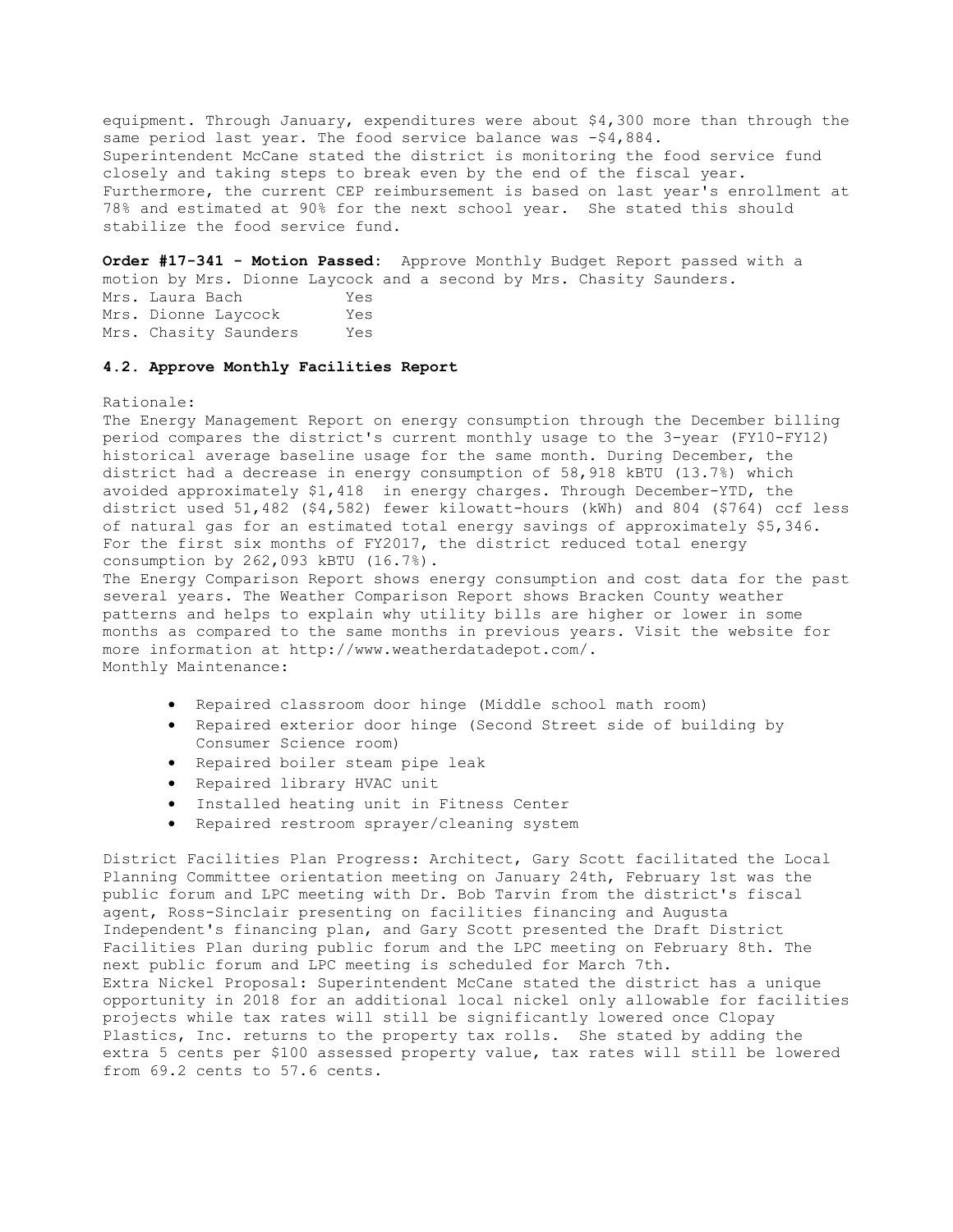**Order #17-342 - Motion Passed:** Approve Monthly Facilities Report passed with a motion by Mrs. Chasity Saunders and a second by Mrs. Dionne Laycock. Mrs. Laura Bach Yes Mrs. Dionne Laycock Yes Mrs. Chasity Saunders Yes

#### **4.3. Approve 2017-2018 School Calendar**

**Order #17-343 - Motion Passed:** Approve 2017-2018 School Calendar passed with a motion by Mrs. Chasity Saunders and a second by Mrs. Dionne Laycock. Mrs. Laura Bach Yes Mrs. Dionne Laycock Yes Mrs. Chasity Saunders Yes

### **4.4. Approve Amended 2016-2017 Classified Salary Schedule**

Rationale: Superintendent McCane explained the current classified salary schedule has different salaries for custodial and food service staff and with the hire of a split position, it was necessary for payroll to have one uniform schedule. This was the only recommended amendment to the 2016-2017 classified salary schedule.

**Order #17-344 - Motion Passed:** Approve Amended 2016-2017 Classified Salary Schedule passed with a motion by Mrs. Dionne Laycock and a second by Mrs. Chasity Saunders. Mrs. Laura Bach Yes Mrs. Dionne Laycock Yes Mrs. Chasity Saunders Yes

#### **4.5. Approve Kindergarten Early Enrollment**

Rationale: Approve kindergarten early enrollment for a preschool student scoring above the 75th percentile on kindergarten reading and math assessments. Attached is the Petition for Early Enrollment Form, Parent Consent Form, and Data Measures.

**Order #17-345 - Motion Passed:** Approve Kindergarten Early Enrollment passed with a motion by Mrs. Chasity Saunders and a second by Mrs. Dionne Laycock. Mrs. Laura Bach Yes Mrs. Dionne Laycock Yes Mrs. Chasity Saunders Yes

#### **5. Business Consent Items**

**Order #17-346 - Motion Passed:** Approval of the Business and Consent items as presented passed with a motion by Mrs. Dionne Laycock and a second by Mrs. Chasity Saunders. Mrs. Laura Bach Yes Mrs. Dionne Laycock Yes

Mrs. Chasity Saunders Yes

**5.1. Approve Previous Meeting Minutes** 

- **5.2. Approve Use of Building Request**
- **5.3. Approve Bills**
- **5.4. Approve Treasurer's Report**